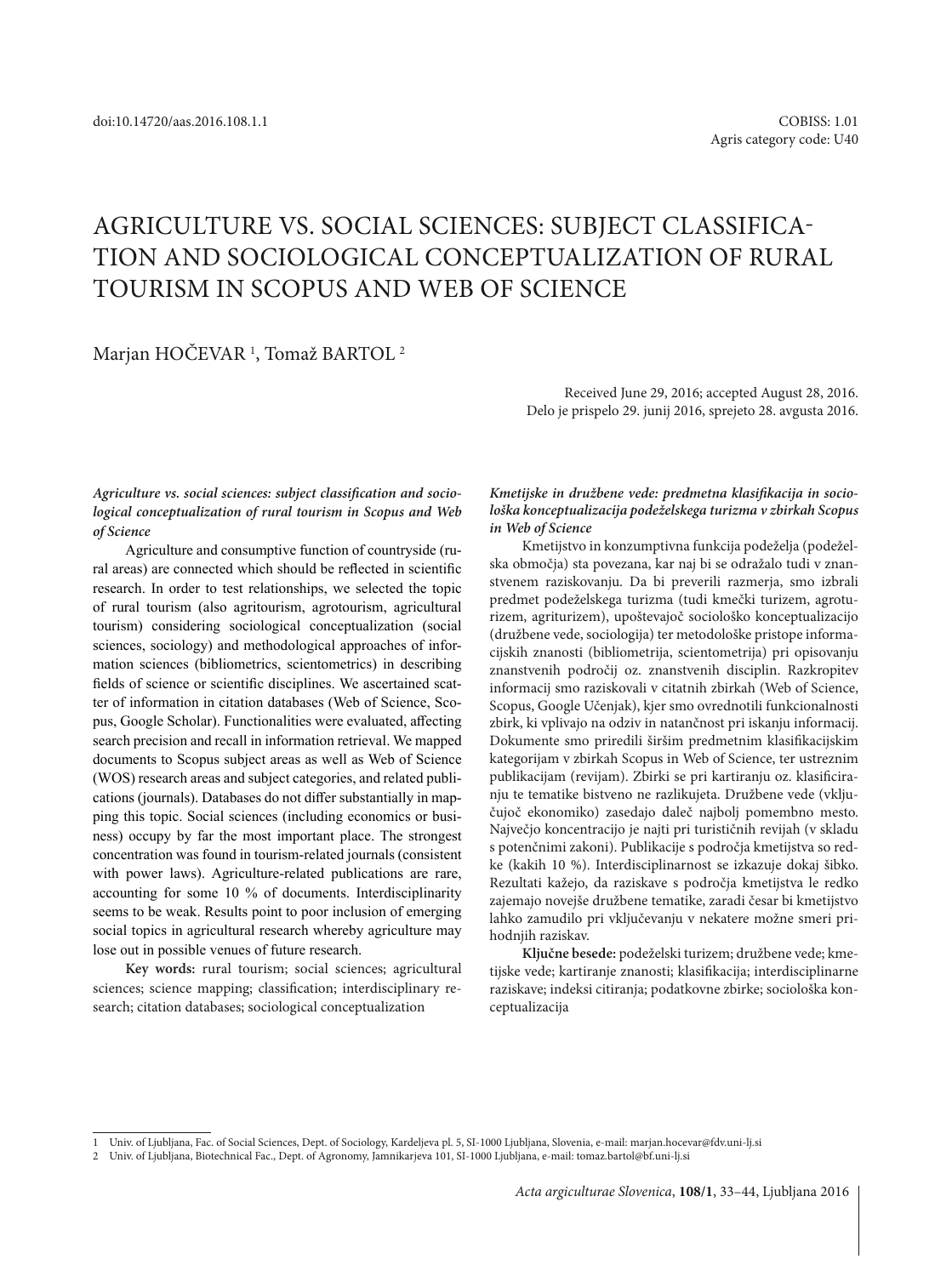## **1 INTRODUCTION**

Agriculture and countryside (rural areas) are generically connected concepts, in a general as well as specialist sense. Agriculture is a productivistic activity contingent on exploitation of (natural) resources and is usually managed in a spatially and socially specific zone: countryside. In agricultural research, countryside represents an instrumentality ("dependent variable"). Agricultural sciences thus rarely focus on non-productional activities in such areas which are then taken on by social sciences. Previously harmonious interdependency of agricultural production and the rural area is changing following a gradual weakening and contraction of the agricultural sector because of demographic, technological, and lifestyle changes, as well as economical structural relations.

Productivist role of the countryside, where agricultural production plays a key role, is increasingly leaning towards the consumption and services, both in terms of land use as well as human resources. In the literature, especially in social sciences, from the 1990s on, the postproductivist and multifunctional transformation of the countryside and the so-called transition in agriculture is strongly present, affirmatively as well as critically (Wilson, 2007; Mackay et al., 2009; Almstedt, 2013). Conceptual and methodological research traditions in the social sciences notwithstanding, the main emphasis is placed on the disclosure of a long-term process which is transforming radically the very comprehension of the concept of agricultural production and rurality (van der Ploeg et al., 2000; Friedland, 2002).

In the policies of the social development as well as in the orientations of the values in population, agriculture is expressed only as one of the (production) activities in rural areas. Self-evident association of the countryside depending (only) on agricultural production in a narrower sense and where such production defines the rural way of life is no longer appropriate (Hočevar, 2012; Uršič and Hočevar, 2007; Mavri and Černič-Istenič, 2014; Schroeder, 2016).

During the last 30 years the significance of nonagricultural activities in rural areas has been growing dramatically (diversification). For example, different residential types can now be found in rural areas. Leisure time is also increasingly spent in rural areas which encourages the development of tourism as a service activity.

We believe that the phenomenon of rural tourism illustrates well the new complex relations between the transitions in agriculture and post-productivistic rurality. Rural tourism can be, to different degrees, indirectly or directly linked to agricultural production, for example, as farm tourism or agro-tourism, but not necessarily so, for example, as rural leisure. Frequently, in such areas, the significance of tourism can be, in the terms of income and employment, even higher than agricultural production itself (Hill, 2005). Here we should note that the concept of rural tourism, in the sense of its relationships with agriculture/farming, is frequently contested. Lacking proper statistics, and capturing and aggregating data in different ways, the researchers interpret such activities differently (Almstedt, 2013).

In some countries, rural tourism plays and integral role in information services for farmers (Moon et al., 2012). Agro-tourism, besides farm tourism in a more narrow sense, covers also other activities. These can also be related to agriculture, food processing, forestry, and similar (Bojnec, 2010). Here, a question arises: how is the significance of rural tourism in rural transformation and subsequent impact on agricultural development policies reflected in scientific research. Many aspects, such as growth of documents, and specific topics, can be verified in information systems and databases, such as Scopus (Lane and Kastenholz, 2015) and the Web of Science. Some research indicates, however, that most research outcomes are presented outside the scope of agriculture, which was evidenced on an example of rural economists and rural sociologists which publish predominantly in social-sciences-related journals De Looze et al. (1996).

Several other articles have tackled rural tourism or tourism in relation to agriculture which will be discussed in the subsequent sections of this paper. The topic of rural tourism was chosen as our model because it is related to both social sciences as well as agriculture and thus exhibits a certain interdisciplinarity and inherent connections between the two disciplines which have already been tentatively explored by Bartol and Hočevar (2011) on the case of the classification of the principal agricultural database CAB Abstracts. Some authors have attempted at a more subjective classification of rural tourism as well as tourism in a more general sense, and not based on Scopus or WOS. Law et al. (2009) identified rural tourism as one of the 12 major topics in tourism. Tian et al. (2011) classified general tourism research topics into 20 categories, including rural tourism. Ruhanen et al. (2015) attempted at delimiting the more specialized topic of *sustainable tourism* by 16 contextual themes where rural tourism was also itemized. Crouch and Perdue (2015) employed classification system of the Australian Research Council (ARC) and detected growth in the importance of agricultural field in relation to tourism.

Our study employed the proprietary classification schemes of both citation databases thus providing a possibility of repeatability of experiment and comparison with other topics. Namely, literature needs to be organized through consistent classification schemes as these are also used in science policy design and science evalu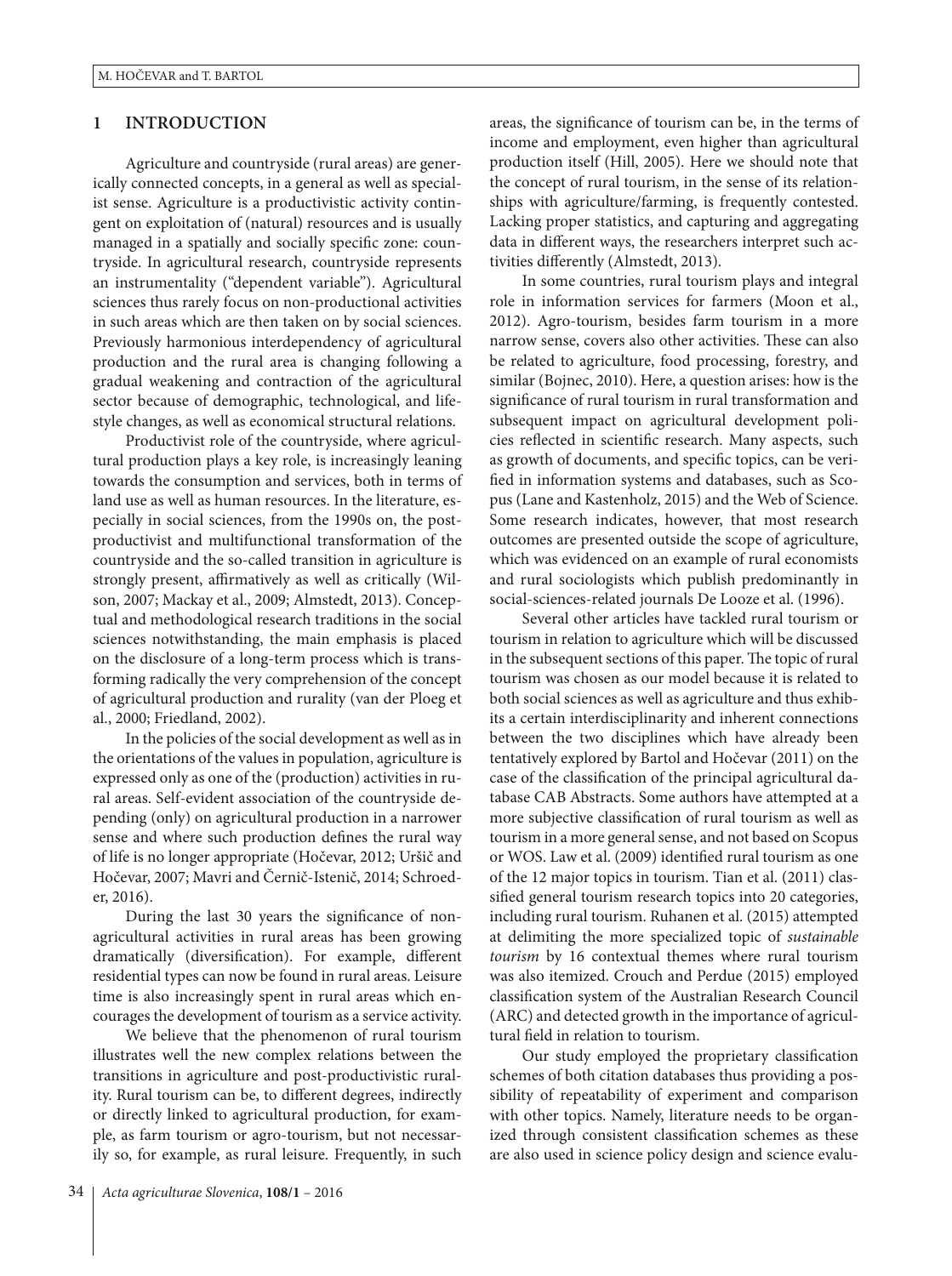ation processes (Gómez-Núñez et al., 2014). The insight into the publication practices in scientific disciplines or broader research fields such as agriculture and social sciences thus also has implications in national research evaluation which is in the Slovenian national Current Research Information System (SICRIS) based on links to both Scopus as well as Web of Science (Bartol et al., 2014).

This paper will employ, under the consideration of sociological conceptualization of the subject matter, methodological approaches of information sciences in order to assess the distribution of rural-tourism-related research in citation databases. We will focus on such characteristics, which define analysis of information, for example, the classification of papers, and scatter of papers in different publications (journals) as well as the choice of an appropriate terminology which, based on the review of literature, includes not only the 'generic' concept of rural tourism but also some associated terms which can in a document title convey a very similar meaning. Selected functionalities of both citation databases will also be assessed as these may have an effect on information retrieval. We expect to detect a steady growth of possibly relevant documents due to an increasing socio-economic importance of rural tourism. Despite the interdisciplinary nature of this topic we expect to find more documents in social-sciences-related publications and applicable classification categories than in agricultural publications and categories. Here, we will also try to ascertain these distributions more exactly.

## **2 MATERIALS AND METHODS**

## 2.1 SELECTION OF DATABASES

We have included both principal international citation databases Scopus (Elsevier) and the Web of Science (Thomson Reuters; henceforward referred to as WOS) covering the entire period up until the end of 2015 even though the timeline of coverage in both databases is different. Namely, the growth has been more pronounced only after 2005. In Scopus, we used the regular database which is available on a customary subscription basis. WOS has recently begun to include other information products, which are not included in the JCR metrics (Journal of Citation Reports and the subsequent Impact Factor). We have employed the central product 'Web of Science Core Collection' which in our subscription plan (as of spring 2016) also includes the products such as Conference Proceedings Citation Index and Book Citation Index besides the more journal-oriented products Science Citation Index Expanded (SCI-Expanded), Social Sciences Citation Index and Arts & Humanities Citation Index (A&HCI). As Scopus regularly includes proceedings series the augmented WOS version now offers a possibility for a more balanced comparison of both databases. At this point it needs to be emphasized that both citation databases constantly update and expand their coverage and revise functionalities and analytics, thus, any similar assessment is only valid at the period of analysis. We also employed Google Scholar on a limited example of search terms in order to provide some insight into the dispersal of information outside the more restricted scope of journal-centered citation databases.

## 2.2 CHOICE OF SEARCH TERMS

Based on the estimation of the sociological relevance of this concept and review of applicable literature we designed different queries and ran test searches. For example, Hassan et al. (2014) used the term 'rural tourism' as one of the essential keywords for the concept of rural development in a study which identified sub-areas of sustainable development. 'Agriculture' was also identified as one of the core keywords of the subject area of 'Tourism industries and tourism attractions' by (Wu et al., 2012). Philip et al., (2009) presented an overview of the terms, where it becomes evident that Agritourism, Farm Tourism, Farm-based tourism, Agrotourism, and even Vacation Farms describe various aspects of rural tourism which are almost freely interchangeable.

The comparison of both databases can only be conducted through document-title searches. In both databases, there exist the so called topical fields which include article title and abstract, as well as different keyword fields. Keywords in both databases are mapped to articles on fairly different principles. Besides the authorkeywords, additional keywords are in WOS also extracted from the references (Keywords Plus). In Scopus, they are extracted from different thesauri, which are different in different records.

Thus, for the purposes of consistency we compared the occurrences of search terms only in the titles. In Google Scholar, the only option is to use either the titles or the entire document's full-text along with the accompanying bibliographic descriptions which produces too much retrieval noise. Search precision with the term *rural tourism* would be high, however, many possibly relevant documents would have been lost so we expanded the query to include some other applicable terms. The required search term (right truncated word stem or fragment) in our query was *touris\**. It returns the concepts such as *tourism, tourist(s), touristic*. The terms *agric\*, rural, farm\** were selected as optional search terms and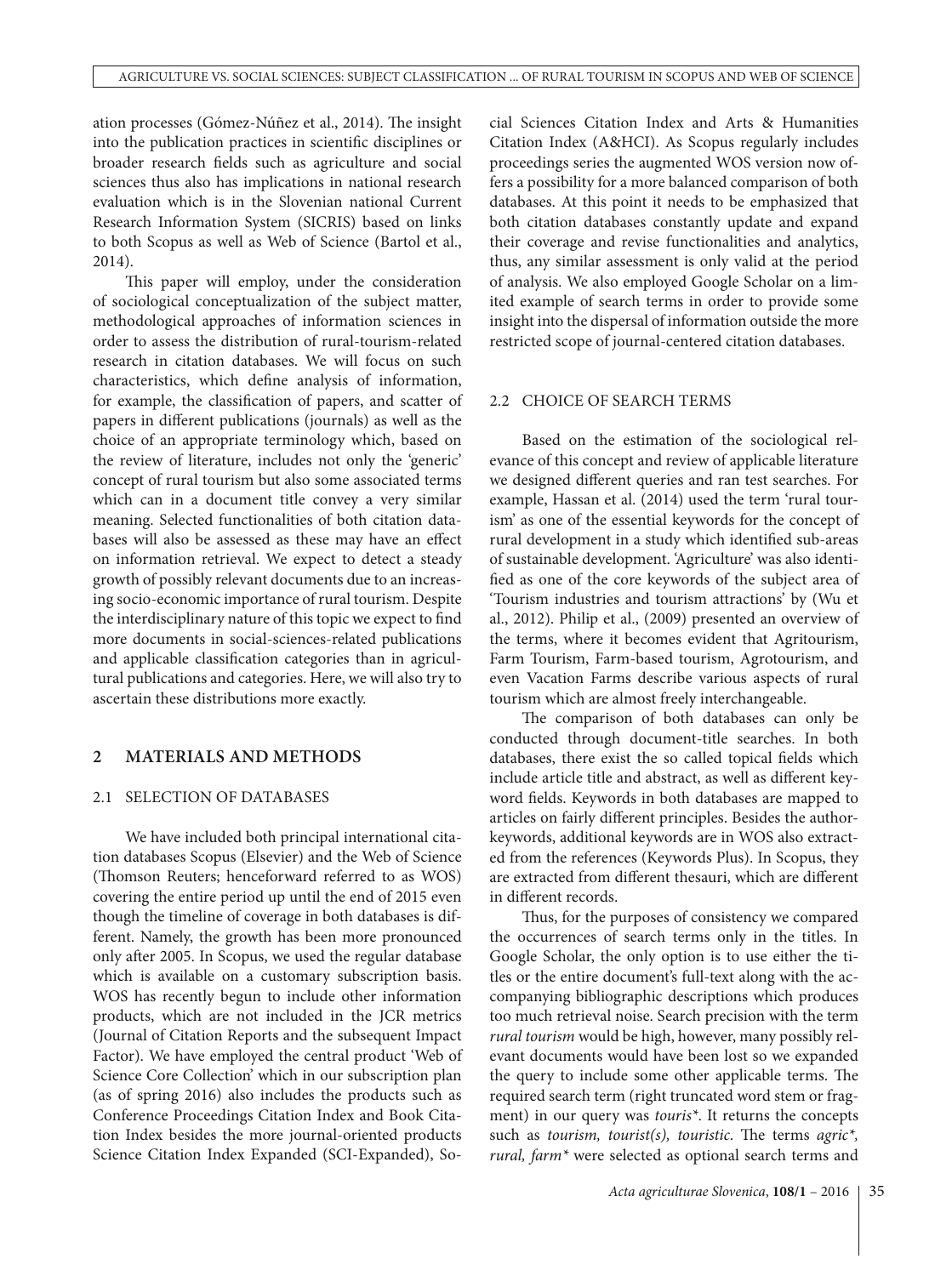were required to occur along with *touris\**. Truncated *agr\** would not be appropriate as it produces too much noise, for example 'tourist *agr*eements'. In addition, we have included some compound terms which usually occur in documents originating from specific national contexts (*agritouris\*, "agri touris\*", agrotouris\*, "agro touris\*"*). Namely, national terminologies are conditioned by culture-dependent designation of a phenomenon (Nielsen et al., 2012; Fijo-León and Fuentes-Luque, 2013; Yozukmas et al., 2014). This can also be an outcome of legislation. For example, in Italy agritourism is considered an agricultural activity and can only be performed by a farmer. Moreover, Italian national legislation forces farmers to dedicate their activities mainly to traditional farming, rather than to tourism activities (Mastronardi et al., 2015).

Search terms employed in the research:

| 1           | required search term: <i>touris</i> <sup>*</sup> |                                                                                                            |
|-------------|--------------------------------------------------|------------------------------------------------------------------------------------------------------------|
|             |                                                  | 1.2 optional search terms: $agric^*$ or rural or farm*                                                     |
| $2^{\circ}$ | additional terms:                                | agritouris <sup>*</sup> or agrotouris <sup>*</sup><br>or "agri touris <sup>*"</sup> or "agro<br>$touris^*$ |

Combined search query for the use in both databases based on the above index:

*((touris\* and (agric\* or rural or farm\*)) or agritouris\* or agrotouris\* or "agri touris\*" or "agro touris\*").*

At this point it needs to be explained that there exist many other terms which are potentially associated with agriculture, farms and tourism, such as *leisure, holidays, pastime, recreation, sport, travel*, which can all be related

*Table 1: Occurrences of compound terms and fixed phrases according to title-terms in Google Scholar, Scopus and WOS until the end of 2015*

*Preglednica 1: Pojavnost sestavljenih izrazov in fraz v naslovih dokumentov v zbirkah Google Scholar, Scopus in WOS do konca 2015*

| Title terms                    | Google Scholar Scopus |     | WOS |
|--------------------------------|-----------------------|-----|-----|
| "rural tourism"                | 4420                  | 512 | 353 |
| intitle:agritourism            | 548                   | 103 | 64  |
| intitle:"agrotourism"          | 284                   | 22  | 19  |
| intitle:"agro tourism"         | 212                   | 24  | 22  |
| intitle:"farm tourism"         | 205                   | 39  | 19  |
| intitle:"agricultural tourism" | 182                   | 13  | 8   |
| intitle:"agri tourism"         | 125                   | 11  | 6   |

to countryside (rural areas) services and consumptive activities. Such terms, however, return too many results outside the immediate scope of our research.

As an additional information we provide a simple table of the occurrences for the compound terms and fixed phrases according to title-terms in Google Scholar (excluding patents and citations), Scopus and WOS up until the end of 2015 (Table 1).

Table 1 shows that the title phrase *rural tourism* occurs most frequently in all information systems, followed by *agritourism*. *Agritourism* as a term is frequent in Mediterranean Europe, especially in Italy and is very similar to the more 'British' concept of *farm tourism* (Manca 2008). It also comes about in Spanish context. The review of literature reveals that *agrotourism* is frequently used in some countries of the Central and Eastern Europe. Needless to say, as in most topics, social, cultural and linguistic particularities of a term-usage are very important and can influence search precision as well as recall of information. They should be heeded in any analysis based on specific terminology and information retrieval which is, however, not always the case.

Considerable difference between Google Scholar and both citation databases in the coverage of tourism is in vast contrast with the more 'agricultural' topics which do not exhibit so pronounced a lead in Google Scholar (Bartol and Mackiewicz-Talarczyk 2015). The importance of Google Scholar in the coverage of tourism was noted by Hall (2011). Namely, Scholar provides information on many other types of documents other then journal articles. However, our combined complex search query could not be replicated on Google Scholar as this information system offers no possibility of truncated searching. Some stemming (lemmatization) is sometimes employed on Google Scholar instead of truncation (typically with an asterisk). This functionality, however, is not consistent and cannot be relied upon in retrieval.

## 2.3 SCOPUS AND WOS ANALYTICS AND RANK-ING

Both databases provide possibilities for mapping, clustering, and ranking of documents, and subsequent analysis, according to several selected bibliographic elements, for example: authors, countries, source titles, subjects, years etc. In our experiment, we have assessed the yearly growth of records, broader mapping of publications to subject areas, research areas and categories as well as principal publications. Whereas some elements are fairly self-explaining, the classification according to the Scopus Subject areas, as well as WOS Research areas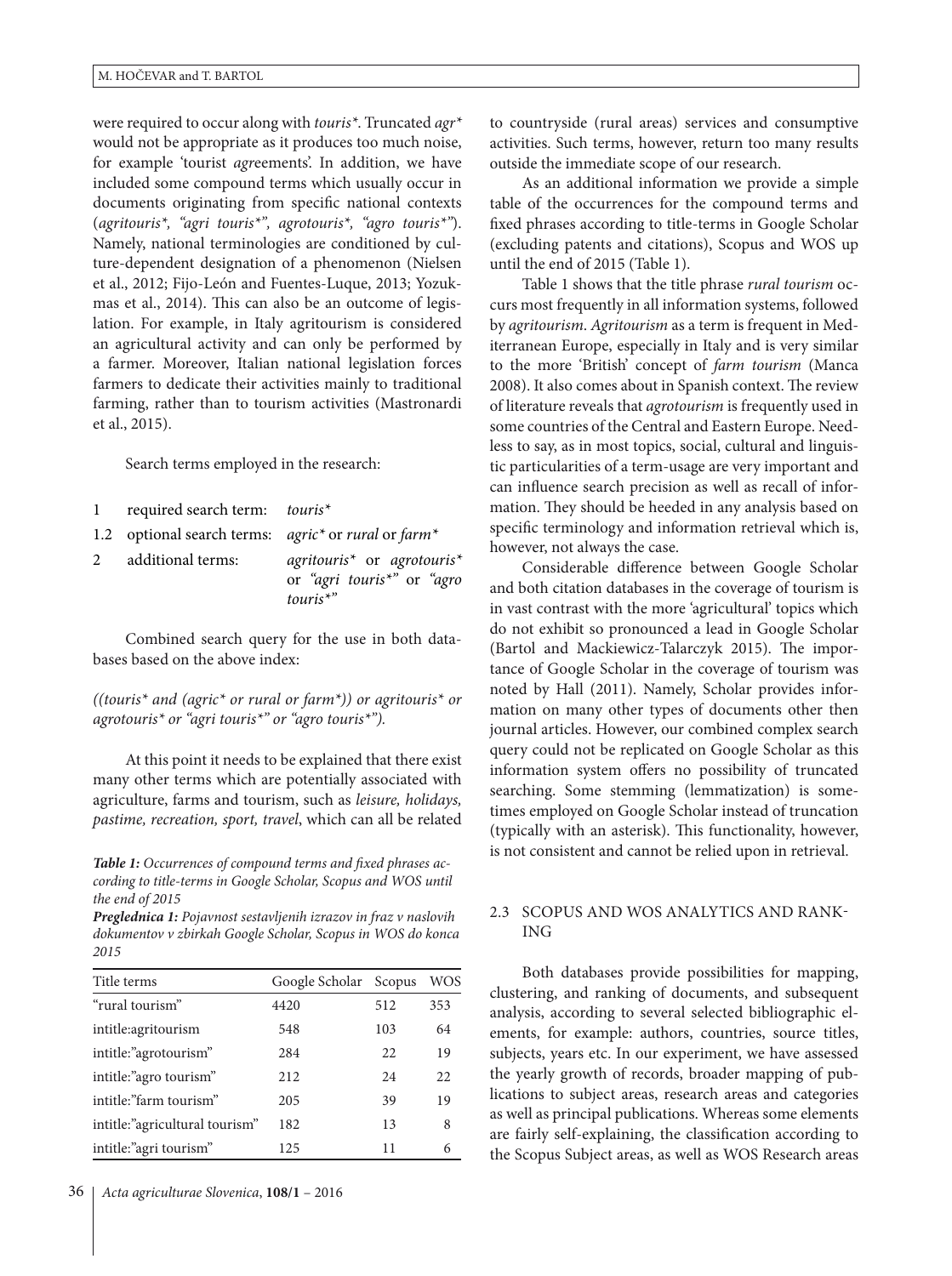and WOS categories needs some methodological explanation.

Both databases provide a possibility for mapping and clustering of documents on a basis of broader subjects. This classification is in both systems based on the assigning of one or several subject classes to the entire publication (usually journal) in which a particular paper has been published. These are proprietary schemes and differ substantially, even for the same document, in both databases. In Scopus, the broad classification is based on 27 major subject areas. There also exist several hundred minor subject areas. Subject analytics of Scopus search results (the database function: "Analyze search results") is conducted on subject areas: *Analyze Search results -> Subject area*. Minor subjects (Subject Categories) can be ascertained separately through other Scopus-related products (e.g. Scimago). In WOS, the broader subject analytics (the database function: "Analyze results") can be conducted on some 150 research areas and some 250 subject categories: *Analyze Results -> Research Areas; Analyze Results -> Web of Science Categories.* These can also be mapped, roughly, to Frascati OECD Field of Science and Technology (FOS) classification. Journal titles may belong to more than one subject category or subject area in both databases.

Such classification is especially relevant in the journal metrics of both databases. In WOS, they serve for the assessment and ranking of journals in the Journal Citation Reports, and the subsequent Impact Factor (IF). In Scopus, they are used in in the Source Normalized Impact per Paper (SNIP), and Scimago Journal Rank (SJR). However, these classes are also assigned to almost all other documents such as proceedings papers and book chapters. In our analysis, we have thus retrieved and analyzed all papers regardless of the document type.

## **3 RESULTS AND DISCUSSION**

## 3.1 YEARLY PROGRESS OF RECORDS

The study has identified 1260 records in Scopus and 820 records in WOS based on title- term model query:

*((touris\* and (agric\* or rural or farm\*)) or agritouris\* or agrotouris\* or "agri touris\*" or "agro touris\*").*

The model query (referred to as *all terms* in Fig. 1) was presentedin the subsection 2.2. It included all records published in the entire period up to the end of 2015. Figure 1 presents all records between 1990 and 2015. Before this period, only a few documents were published each year, and in some years none. As expected and substantiated in other studies (Lane and Kastenholz,



*Figure 1: Growth of records (1990-2015) in Scopus and Web of Science (WOS) retrieved with article title terms (all terms: expanded query; "rural tourism": simple query -this exact phrase only) Slika 1: Rast zapisov (1990-2015) v zbirkah Scopus in WOS, ki jih prikliče iskanje po naslovih dokumentov (all terms: razširjena poizvedba; "rural tourism": enostavna poizvedba - le ta natančna fraza)*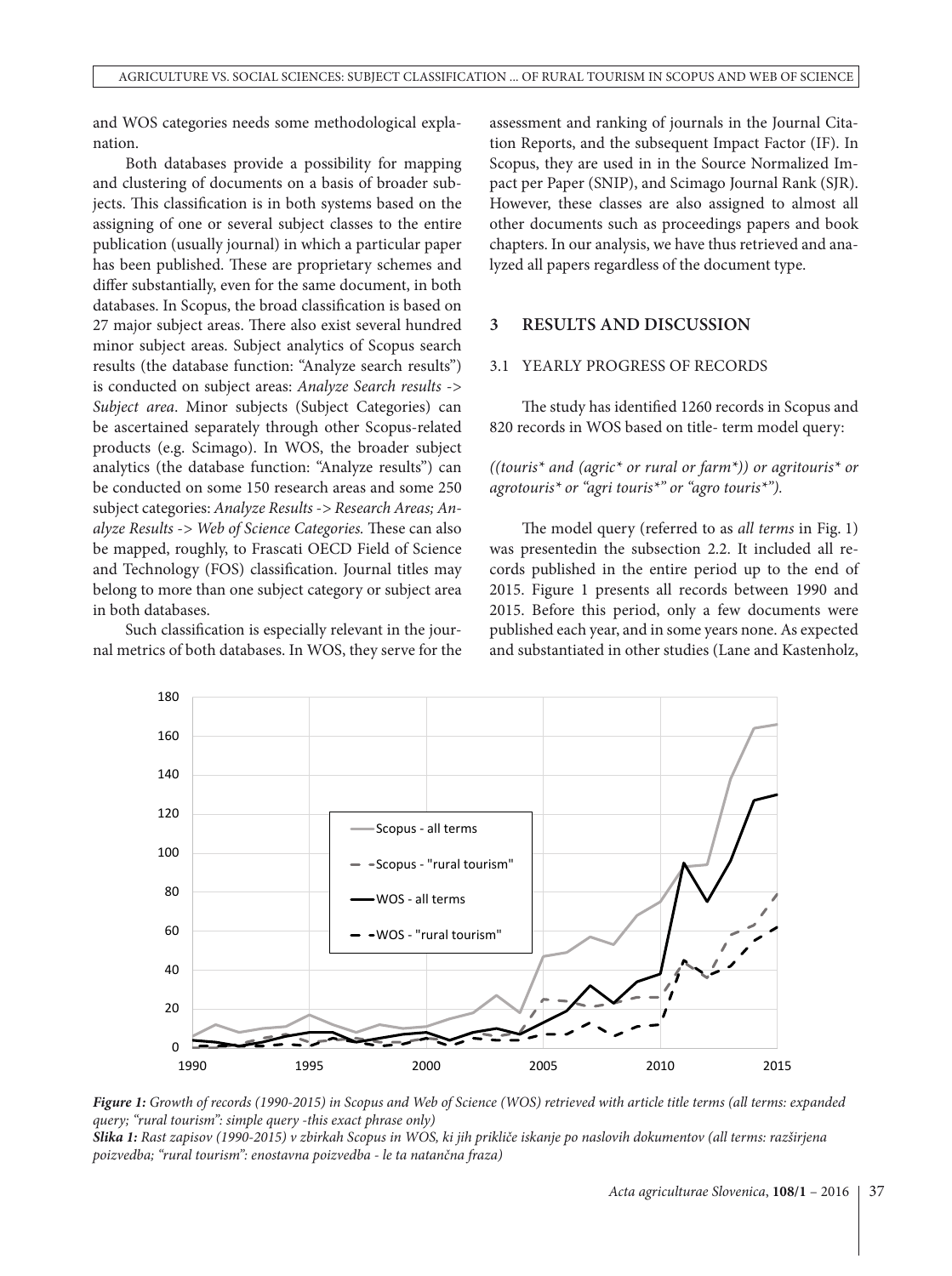2015), the documents in this field are growing constantly. This growth is more pronounced only after 2005. A local 'peak' can be observed, for example, in 2011 in WOS. This can be attributed to a single title-item in a book series dedicated to tourism and agriculture. This book was not indexed by Scopus.

The additional simple query was based only on the exact phrase *rural tourism*. We can observe that this phrase accounts for almost 50 % of all records in each year. The other half can be attributed to the occurrences of the expanded-query terms in different contexts. This reflects the complexity and differentiation of the studied topics. Bellow, we present some examples of these occurrences in document titles:

**…** *tourism* **planning in** *rural* **areas …**

- … sustainable development of eco-*agricultural tourism* …
- … *tourism* … spaces in sustainable *agriculture*
- … research on the development of the *farm tourism* in …
- … *tourism*-based leisure *farms*
- … *farming tourism*, a social approximation of ecology …
- … heritage *tourism* … *rural* community
- … influence of *agritourism* …
- … *agri*-*tourism*'s contribution to … economy
- … importance of *agrotourism* for sustainable economic development …
- … history of *agro*-*tourism* in …

The examples of the above title concepts are all based on *tourism*. However, many articles also employ terms such as *tourist, tourists*:

- … *tourist* use of traditional *rural* buildings
- … *agriculture* and the rise of the *tourist* industry
- … *tourist* family *farms*
- … *tourist* choice of leisure *farming* types …
- … targeting *rural tourists* in the internet …

As argued previously, different terms could convey similar meanings. Also, different terms can reflect different search intentions and thus define subsequent published outcomes. For example, instead of *tourists* the term *visitors* could also be used. However, such term may possess several other connotations which do not relate essentially to tourism. For example, in case of outbreaks of diseases: 'Escherichia coli … *rural* residents and *visitors* in livestock *farming* areas', '…colitis in child after *visit* to *farm*'. On the other hand, a couple of articles bring 'inverse' contexts, such as are related to the negative impact of tourism: '… impact of *tourism* on *agriculture* …'. Such articles are not necessarily related to rural tourism in a more strict sense even though some links do exist. A few lone articles relate to the concepts such as 'fish farms' or 'wind farms' with regard to the impact on tourism. Such documents, however, are very rare. Search noise of this type can only be identified 'manually' by verifying the context of each document.

## 3.2 SCOPUS SUBJECT AREAS AND WOS RE-SEARCH AREAS AND SUBJECT CATEGORIES

Classifications show how many documents were published in publications mapped to different subject classes according to database-specific analytics. In Scopus (Fig. 2), 661 documents were classified as pertaining to *Social sciences,* among the total of 1260 documents, followed by *Business, management, and accounting*. *Agricultural and biological sciences* come about only on the sixth place with 143 documents. Altogether, the articles relating to rural tourism were published in publications mapped to 25 different subject areas where some of them account for just a few articles. Whereas both articles in the *Physics and astronomy* are applicable (…rural tourism spatial distribution … GIS …), the lone article mapped to *Health professions* is not. In Scopus, non-English document titles may come about, side-by-side, in two languages: the original and English translation. In this case, the Spanish version of a document title involves the word *farmacia* which has been duly retrieved via the truncated *farm\*.* Such instances are difficult to exclude systematically. This shows how important it is to be aware of database characteristics. Scopus thus sometimes yields more noise and, consequently, higher number of non-relevant results. A more restricted search employing, for example, only *rural tourism* would be more accurate. Such search results, however, would fail to identify many other relevant documents.

In WOS, the 820 records can be analyzed for Research areas (Fig. 3) which represent broader concepts as well as Categories (Fig. 4) which represent narrower concepts. Although the broad Research areas in WOS are more detailed than broad Subject areas in Scopus the former are much more itemized as can be observed comparing Figures 2 and 3. On the broader level, the most important share of documents, in both databases, converge around socials sciences and business-related topics. Regarding the Categories (101 different categories), which are fairly specialized, 318 documents are mapped to *Hospitality leisure sport tourism* (Fig. 4). The first two 'agricultural' categories are rather slim: *Agricultural economics policy* (36 documents) and *Agriculture multidisciplinary* (35 documents). As many as 232 records were mapped to 82 fairly specific categories, for example, *Social issues* (8), *Agronomy* (8), *Architecture* (5), *Agricultural engineering* (4), *Cultural studies* (3), *Nutrition dietetics* (2) etc. At this point it needs to be reiterated that records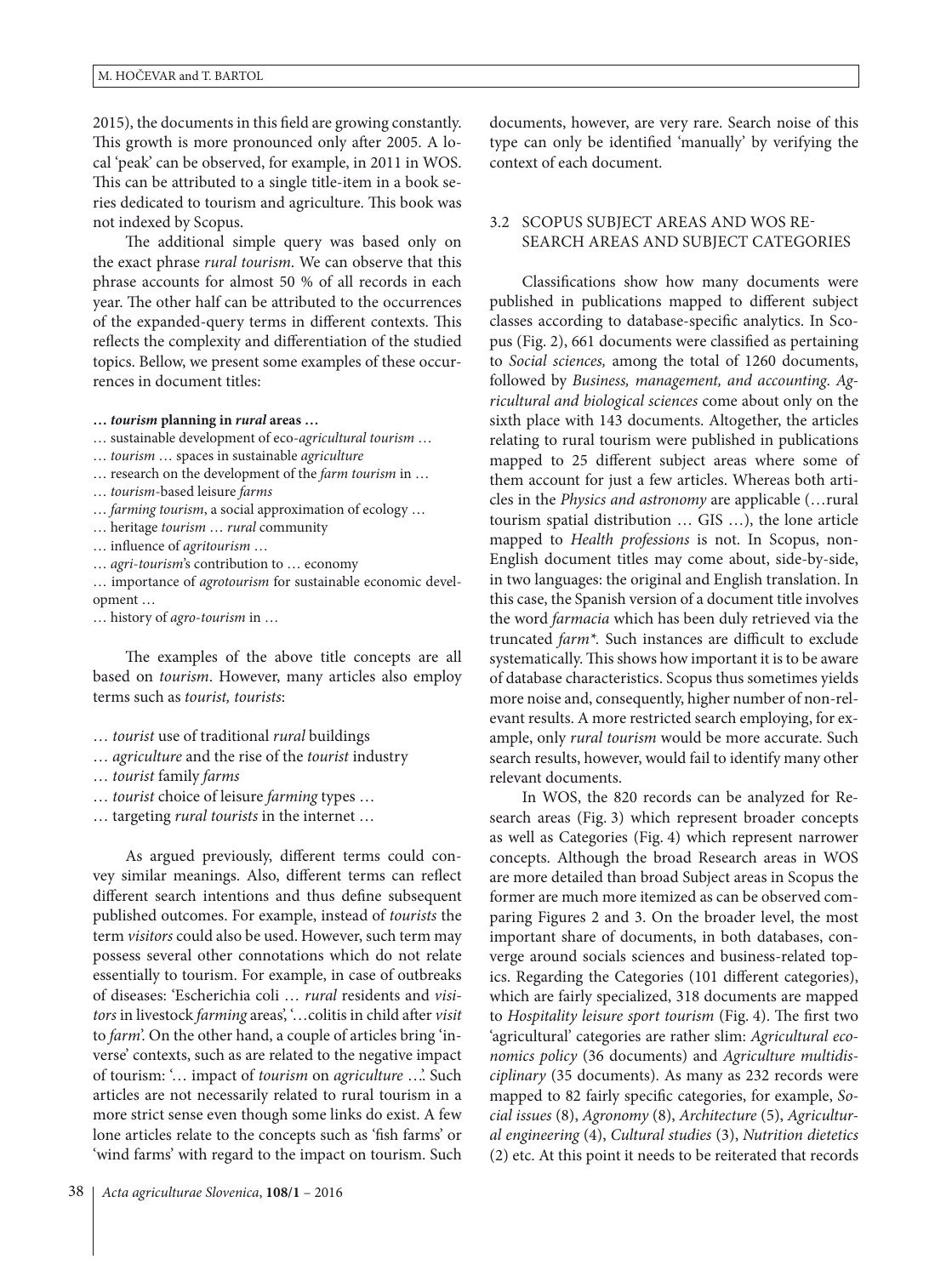

*Figure 2: Records in Scopus database retrievable with subject areas and all terms, until the end of 2015 Slika 2: Zapisi v zbirki Scopus, ki so najdljivi s predmetnimi kategorijami in vsemi pojmi, do konca leta 2015*

(and respective source publications such as journals) can be mapped to two categories, and sometimes three. Therefore, the numbers in Figures 2, 3, and 4 cannot be counted as a sum of these records.

Figures 2, 3 and 4 show an evident prevalence of social sciences in the classification of publications. In classifications of both information systems, the financial element is also strongly pronounced given its second rank. It seems that different classification schemes and different 'coarseness' or 'graininess' in Scopus and WOS do not play a major role. If we mapped, arbitrarily, all categories (research or subject areas) to the two essential groups, the 'natural/technological' sciences (all life sciences, medicine, technologies and engineering ...) on one hand and social sciences (incl. economics, humanities) on the other, the prevalence of the latter would be even more evident. Mapping also shows that rurality and tourism are natural explorative 'strongholds' in social sciences therefore agriculture is in such research frameworks contextual ('dependent variable'). Even in the case of a possibly interdisciplinary research such documents are most probably published in and mapped to social-sciences-related publications and subsequent categories. We assume that this epistemological issue can be attributed to seeming or factual discrepancies of research styles and approaches in addressing agriculture and rural areas. Namely, social sciences prefer qualitative (interpretative) methods whereas life sciences, including agriculture, favor quantitative procedures. Researchers in different disciplines may study the same phenomenon but differ in their theories or explanatory models (and underlying assumptions) (Lélé and Norgaard, 2005; Nujiten, 2011).

#### 3.3 PRINCIPAL PUBLICATIONS

Table 2 presents those publications in both databases which published at least 10 papers referring to rural tourism and related terms in paper titles. The numbers in italics present those items which are fewer than 10. Some publications are indexed by both databases, coverage of articles per publication, however, are different. Most WOS-indexed journals are also referenced in Scopus. Contrary is not always the case. On the other hand, the expanded version of the new WOS Core Collection now also includes proceedings (further down the list in Table 2) which are not included in Scopus. This is the situation as of 2016. Both databases are constantly expanding their coverage by including new publications, also such as may had been published years ago. Also, it is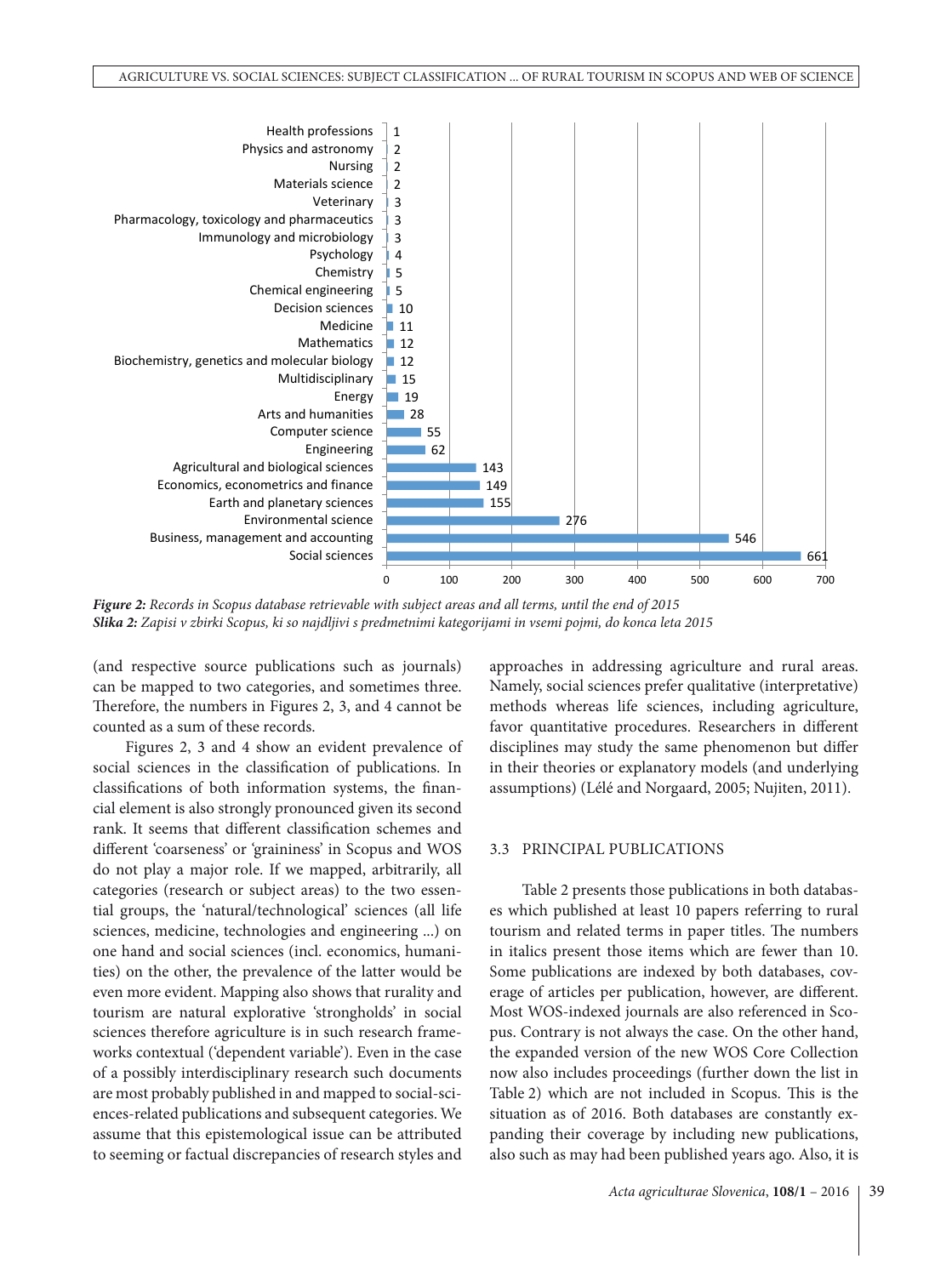

*Figure 3: Records in WOS database retrievable with research areas and all terms, until the end of 2015 Slika 3: Zapisi v zbirki WOS, ki so najdljivi s klasifikacijo 'research areas' in vsemi pojmi, do konca leta 2015*



*Figure 4: Records in WOS database retrievable with categories and all terms, until the end of 2015 Slika 4: Zapisi v zbirki WOS, ki so najdljivi s klasifikacijo 'categories' in vsemi pojmi, do konca leta 2015*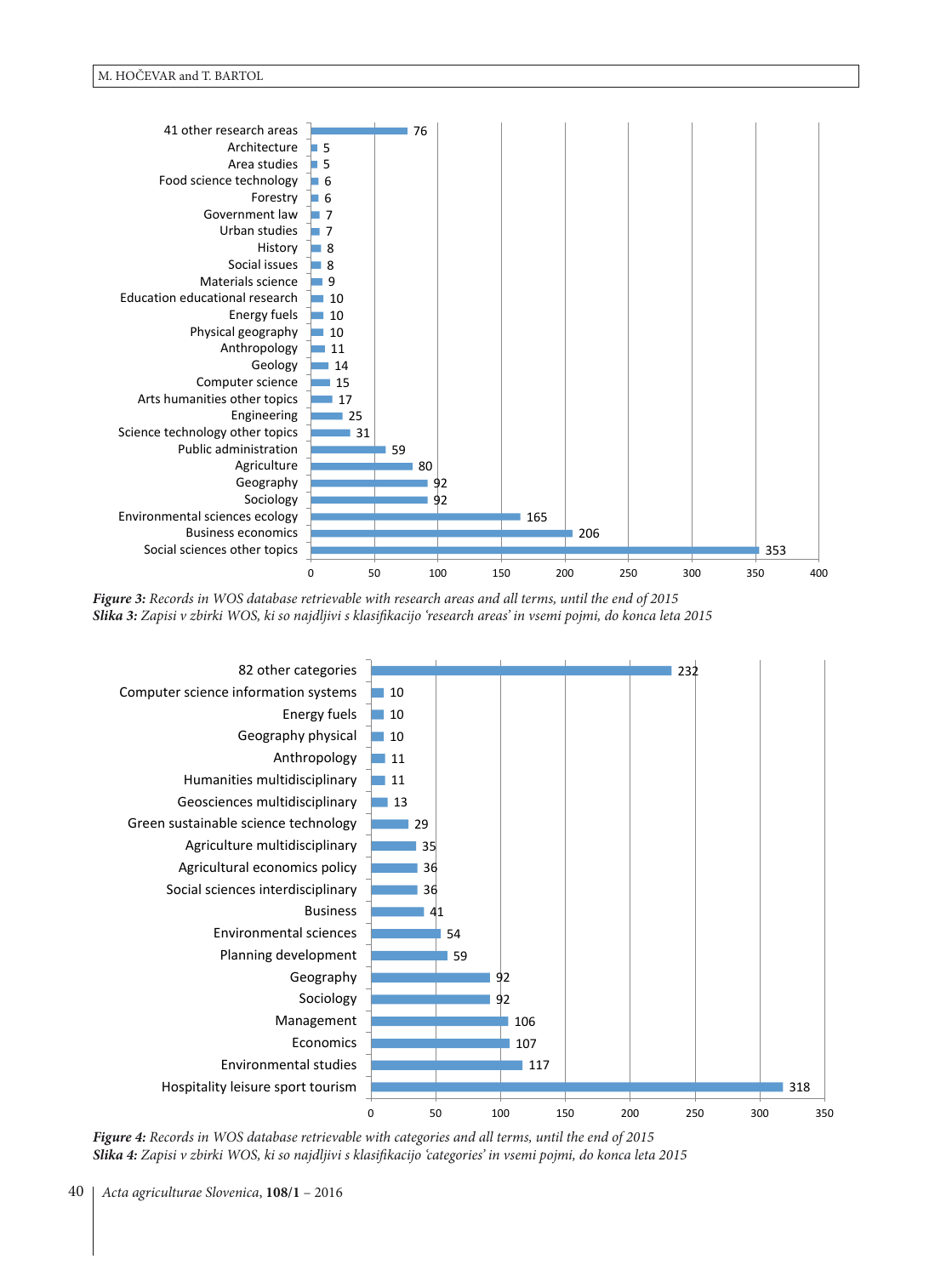sometimes difficult to consistently identify publications on parallel principles, especially proceedings. These may involve problems caused by the use of different authoritynames and languages in either database so any analysis of this kind may entail some errors.

The top four Scopus journals in Table 2 are the same as the journals identified by (Ruhanen et al., 2015). They also figure among the six leading journals identified in Scopus by Lane and Kastenholz (2015), and among many of the top journals identified by Pato and Teixeira (2016) as dedicated principally to the rural entrepreneurship as connected with tourism. The journals Annals of Tourism Research, Journal of Travel Research, and Tourism Management were also assessed more generally by (Jiang et al., 2014) who found that these journals received more citations in Scopus than in WOS what is in fact in line with a higher general coverage of journals by Scopus, especially for the social sciences.

Again, the differences between both databases notwithstanding, the weak interdisciplinarity or 'publishing inbreeding' is even more obvious when the more particular publishing practices are assessed, such as a choice of publication. The bulk of rural-tourism-related articles gets published in social sciences. Moreover, the most pronounced concentration of such documents can be attributed only to the most important tourism-related journals which have thus frequently been tackled also in scientometric research as evidenced by above-mentioned authors. This is in fact already evident in the WOS categories in Figure 4. Here it is interesting that the applicable WOS category of *Hospitality leisure sport tourism* is in the broader categorization scheme mapped indis-

*Table 2: Publication titles with at least ten rural-tourism-related paper titles in Scopus and WOS, until the end of 2015*

*Preglednica 2: Naslovi publikacij z vsaj desetimi prispevki na temo podeželskega turizma v zbirkah Scopus ter WOS, do konca 2015*

| Journal/Proceedings/Book series                 | <b>SCOPUS</b> | <b>WOS</b> |
|-------------------------------------------------|---------------|------------|
| Tourism Management                              | 64            | 62         |
| Journal of Sustainable Tourism                  | 39            | 21         |
| Annals of Tourism Research                      | 34            | 36         |
| Journal of Travel Research                      | 23            | 8          |
| Current Issues in Tourism                       | 21            | 8          |
| Wit Transactions on Ecology and the Environment | 19            |            |
| International Journal of Tourism Research       | 18            | 17         |
| Tourism Geographies                             | 17            | 13         |
| Tourism Planning and Development                | 17            |            |
| <b>Tourism Economics</b>                        | 14            | 8          |
| Tourismos                                       | 14            |            |
| Quality Access to Success                       | 14            |            |
| Worldwide Hospitality and Tourism Themes        | 14            |            |
| Scandinavian Journal of Hospitality and Tourism | 12            | 12         |
| Advanced Materials Research                     | 12            | 7          |
| Journal of Extension                            | 12            |            |
| Journal of Rural Studies                        | 11            | 13         |
| Journal of Travel and Tourism Marketing         | 10            | 9          |
| <b>Actual Problems of Economics</b>             | 10            | 2          |
| Tourism Management Perspectives                 | 10            |            |
| Sociologia Ruralis                              | 5             | 12         |
| Contemporary Geo. Leisure Tourism and Mobility  |               | 14         |
| Tourism and Agric. New Geog.  Restructuring     |               | 14         |
| Procedia Social and Behavioral Sciences         |               | 12         |
| Medunarodni  Istocne Hrvatske Jucer Danas Sutra |               | 10         |

tinctly to *Social sciences other topics*. This interpretative finding points to an even further specialization which exacerbates integrative explanation of 'rural tourism' as a rural-agricultural as well as touristic phenomenon.

Table 3 further provides an information also for those top publications (at least five documents per publication in either database) which have been mapped to the category *Agricultural and Biological Sciences* in Scopus and to all applicable agricultural categories in WOS (according to WOS-to-OECD mapping, Frascati fields of science). Altogether, there were 145 documents published in 70 different publications in Scopus. In WOS, 91 such documents were published in 56 publications. In Scopus, this category is broader than in WOS as it also includes biological sciences. At this point it is worth noting the *Journal of Rural Studies* which appears in Scopus but not in WOS in Table 3 although this journal is obviously also indexed by WOS (Table 2). This journal which possesses clear agricultural/rural features already in its title is in WOS apparently not perceived as such. It is classified as *Planning Development* and *Public Administration.* Another example of the partiality of such classifications is the journal *Sociologia Ruralis* which is missed, in the sense of being agriculture-related, in both databases.

At this point we can at least men-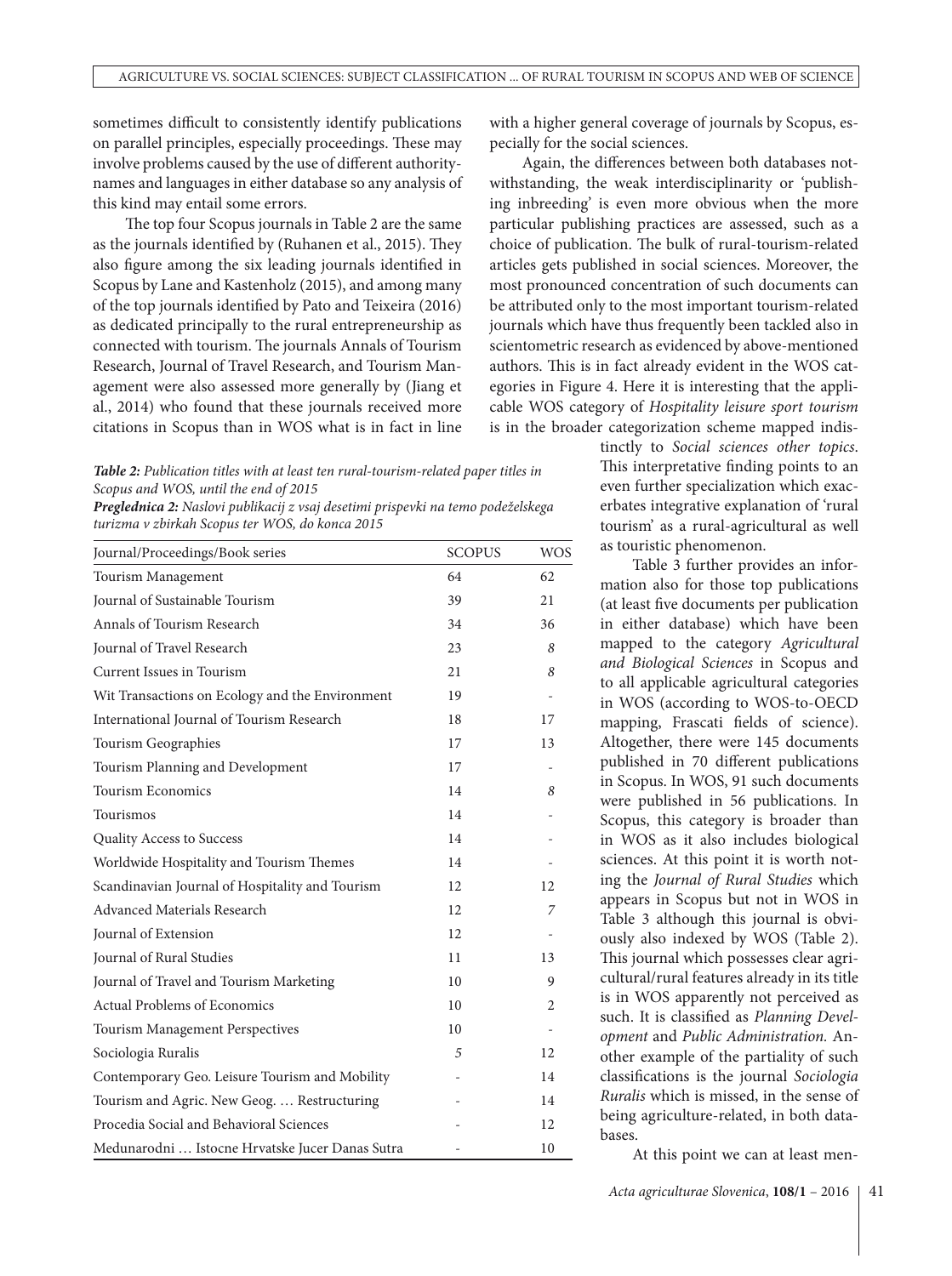tion that the dispersal of publications as well as database categories show very clear patterns of inverse relationship between the frequency and rank, or power laws, which can be evaluated in view of the so-called Bradford's law of scattering. Thus, an important part of relevant documents can be attributed to only a few items (publications as well as categories) whereas many documents appear only in one single publication title and respective category. This dimension, however, was not a topic of this research and remains to be investigated in some further study.

We can conclude that a weak interest in this phenomenon in agricultural publications (also noted by Lane and Kastenholz, 2015) represents a loss for agricultural sciences which have apparently not seized as yet an opportunity to integrate the outcomes from social sciences. This analysis was based only on published documents. A more complex assessment of interdisciplinarity would need to include both the documents as well as references in these documents in the sense of citing articles vs. cited articles (Stopar et al., 2016). This remains an objective for further research in this field.

As we have indicated before, there also exists a possibility that with further specialization within this research topic, genuine interdisciplinary will continue to decrease rather than increase, which can in a sense represent a further challenge for agricultural sciences. To assist and thus encourage truly interdisciplinary-minded researchers, publishers should broaden disciplinary descriptions of their journals, and other applicable publications, and become more inclusive for documents which transcend different conceptual and methodological traditions. By extension, this also applies to database managers.

*Table 3: Publication titles with at least five rural-tourism-related paper titles as mapped to agricultural categories in Scopus and WOS, until the end of 2015 Preglednica 3: Naslovi publikacij z vsaj petimi prispevki na temo podeželskega turizma, ki so bile klasificirane s kmetijskimi kategorijami v zbirkah Scopus ter WOS, do konca 2015*

| Journal/Proceedings/Book series                | <b>SCOPUS</b> | <b>WOS</b>     |
|------------------------------------------------|---------------|----------------|
| Journal of Rural Studies                       | 11            |                |
| Cuadernos de Desarrollo Rural                  | 6             | 7              |
| Berichte Uber Landwirtschaft                   |               | 7              |
| Journal of Agricultural Economics              | $\mathcal{L}$ | 5              |
| Journal of Central European Agriculture        | 6             |                |
| Advance Journal Of Food Science and Technology | 5             |                |
| <b>Agricultural Economics</b>                  | 5             | $\mathfrak{D}$ |
| Journal of Food Agriculture and Environment    | 5             | 4              |
| Journal of Agricultural and Resource Economics | 3             | 5              |

## **4 CONCLUSIONS**

The article deals with sociological and scientometric implications of information retrieval and subsequent inclusiveness of the research topic of rural tourism in two citation databases Scopus and WOS. We began on the premise of broadly accepted findings that the productivist role of the countryside, where agricultural production plays a key role, is increasingly leaning towards consumption and services, both in terms of land use as well as human resources. Namely, significance of non-agricultural activities in rural areas is steadily increasing. Consequently, agricultural production is no longer necessarily linked to socio-economic issues of the countryside. In the case of rural tourism, we presumed that this should also be reflected in scientific research and respective presentation of outcomes in publications across different research fields and scientific disciplines. In an explorative interpretative way we sought to assess the extent of this research topic as reflected in both citation databases up until the end of 2015. It should be noted that the concept of rural tourism and its possible impact on agriculture is interpreted differently in different socio-cultural milieus. Here, the awareness of social, cultural and linguistic particularities plays a substantial role. This is also reflected in (and has consequences for) subsequent information retrieval (conditioned by appropriate choice of search terms and construction of queries/search syntax) and interpretation of search results. Thus, we also discussed different (dis)functionalities of databases which can have an effect on information retrieval by end-users (researchers) as well as evaluation of research outcomes by information sciences, and, subsequently, national research evaluation in a more general sense. As assumed, and also sub-

> stantiated by other authors, the documents are growing constantly. Even though we expected that the major part of research would be conducted within the frame of social sciences the almost exclusive prevalence thereof is nonetheless surprising. Roughly, some 90 % of all documents are published in the more general frame of social sciences – if we also include economics and related topics. This is similarly reflected in database classifications – in both databases under study, where agricultural sciences are very rarely involved. Moreover, there is also a considerable concentration within the social sciences with most articles being published only in tourism-related journals. Strong congregation of publishing in a very specialized field of tourism is perhaps also an indicator of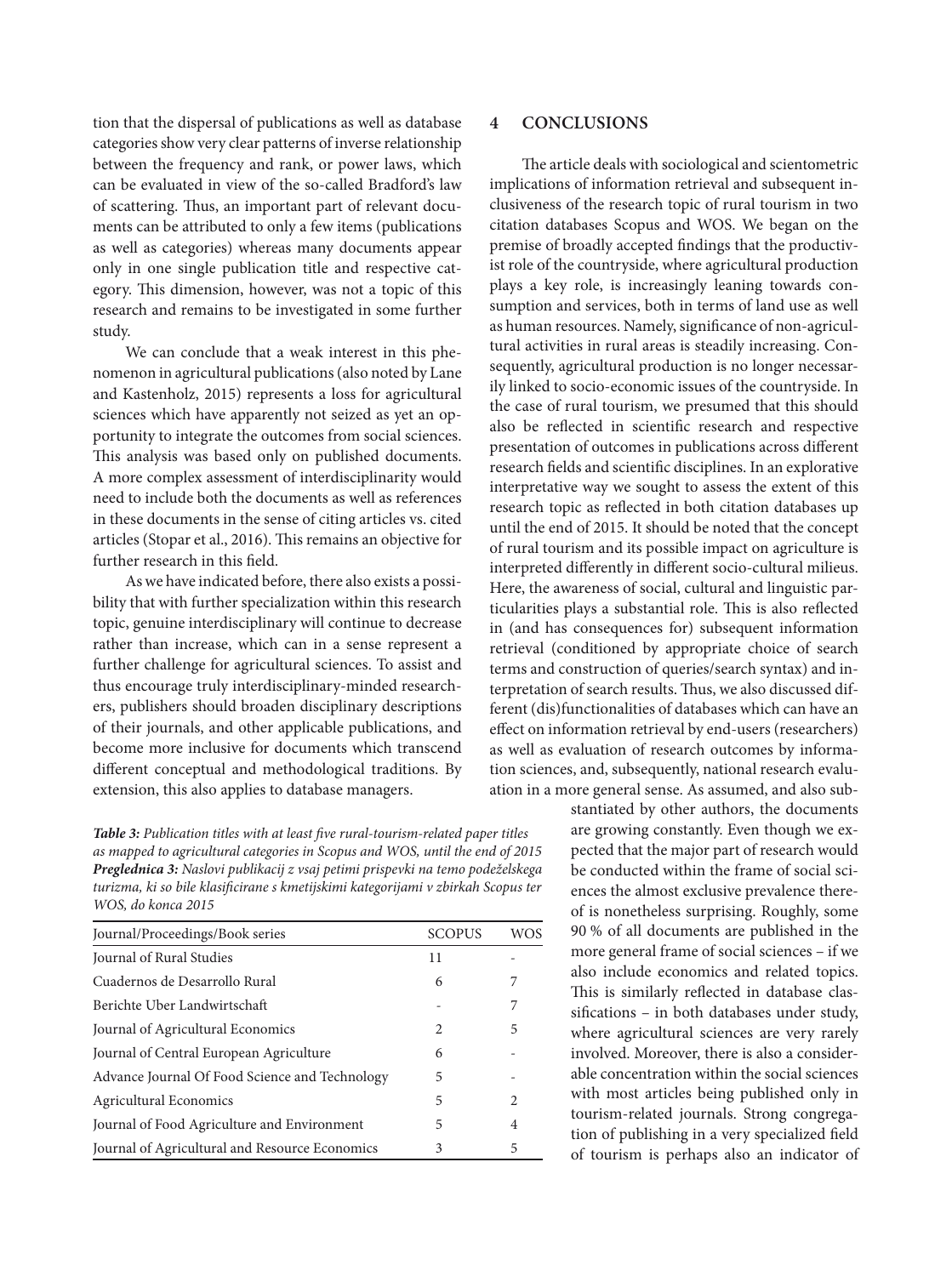weak working interdisciplinarity in the research field itself. The complexity and differentiation of the studied topic has been steadily increasing as has its commercial importance in many economies but how strongly are the researchers, in all applicable fields of science, aware of this? Seemingly, they prefer to publish in a restricted and 'safe' area of verified choice-journals.

Poor presence of this topic in agricultural research can be to some extent attributed to the interpretative nature of research approaches in social sciences which are not easily accepted in more life-sciences-oriented agricultural journals. However, the absence of this topic in such journals is nevertheless conspicuous and points to weak awareness of social changes in agricultural research which can, in a long-term, lead to agriculture losing out in many relevant promising research niches in the future.

#### **5 REFERENCES**

- Almstedt, A. (2013). Post-productivism in rural areas: A contested concept. In L. Lundmark & C. Sandström (Eds.), *Natural resources and regional development theory* (pp. 8–22). Umea: Institutionen for geografi och ekonomisk historia.
- Bartol, T., Budimir, G., Dekleva-Smrekar, D., Pušnik, M., & Južnič, P. (2014). Assessment of research fields in Scopus and Web of Science in the view of national research evaluation in Slovenia. *Scientometrics*, *98*(2), 1491–1504. doi:[10.1007/s11192-013-1148-8](https://doi.org/10.1007/s11192-013-1148-8)
- Bartol, T., & Hočevar, M. (2011). Topics related to social sciences by authors from Slovenia in agriculture-and-life-sciences database CAB Abstracts. *Acta agriculturae Slovenica*, *97*(3), 197–205. doi[:10.2478/v10014-011-0014-8](https://doi.org/10.2478/v10014-011-0014-8)
- Bartol, T., & Mackiewicz-Talarczyk, M. (2015). Bibliometric Analysis of Publishing Trends in Fiber Crops in Google Scholar, Scopus, and Web of Science. *Journal of Natural Fibers*, *12*(6), 531–541. doi:[10.1080/15440478.2014.972000](https://doi.org/10.1080/15440478.2014.972000)
- Bojnec, Š. (2010). Rural Tourism, Rural Economy Diversification, and Sustainable Development. *Academica Turistica-Tourism and Innovation Journal*, *3*(1–2), 7–15.
- Crouch, G. I., & Perdue, R. R. (2015). The Disciplinary Foundations of Tourism Research 1980-2010. *Journal of Travel Research*, *54*(5), 563–577. doi[:10.1177/0047287514559036](https://doi.org/10.1177/0047287514559036)
- De Looze, M.-A., Coronini, R., Legentil, M., Jeannin, P., & Magri, M.-H. (1996). Determining the core of journals of a research centre: The example of researchers from the Department of Rural Economy and Sociology of the Institut National de la Recherche Agronomique, France. *Scientometrics*, *36*(2), 167–183. doi[:10.1007/BF02017312](https://doi.org/10.1007/BF02017312)
- Fijo-León, M. I., & Fuentes-Luque, A. (2013). A corpus-based approach to the compilation, analysis, and translation of rural tourism terms. *Meta: Journal des traducteurs / Meta: Translators' Journal*, *58*(1), 212–226. doi:[10.7202/1023817ar](https://doi.org/10.7202/1023817ar)
- Friedland, W. H. (2002). Agriculture and rurality: beginning the "final separation"? *Rural sociology*, *67*(3), 350–371. doi:[10.1111/j.1549-0831.2002.tb00108.x](https://doi.org/10.1111/j.1549-0831.2002.tb00108.x)
- Gómez-Núñez, A. J., Batagelj, V., Vargas-Quesada, B., Moya-Anegón, F., & Chinchilla-Rodríguez, Z. (2014). Optimizing SCImago Journal & Country Rank classification by community detection. *Journal of Informetrics*, *8*(2), 369–383. doi:[10.1016/j.joi.2014.01.011](https://doi.org/10.1016/j.joi.2014.01.011)
- Hall, C. M. (2011). Publish and perish? Bibliometric analysis, journal ranking and the assessment of research quality in tourism. *Tourism Management*, *32*(1), 16–27. doi[:10.1016/j.](https://doi.org/10.1016/j.tourman.2010.07.001) [tourman.2010.07.001](https://doi.org/10.1016/j.tourman.2010.07.001)
- Hassan, S.-U., Haddawy, P., & Zhu, J. (2014). A bibliometric study of the world's research activity in sustainable development and its sub-areas using scientific literature. *Scientometrics*, *99*(2), 549–579. doi[:10.1007/s11192-013-1193-3](https://doi.org/10.1007/s11192-013-1193-3)
- Hill, B. (2005). *The new rural economy: change, dynamism and government policy*. London: The Institute of Economic affairs.
- Hočevar, M. (2012). Dispersed settlement in detached houses: Attitudes over the residential space consumption in Slovenia. *Sociologija*, *54*(1), 123–152. doi[:10.2298/SOC1201123H](https://doi.org/10.2298/SOC1201123H)
- Jiang, J., Woosnam, K. M., & Draper, J. (2014). Structural elements of articles and diachronous citation analysis among top-ranking tourism journals (1990-2010). *Tourism Management Perspectives*, *12*, 48–56. doi[:10.1016/j.](https://doi.org/10.1016/j.tmp.2014.06.004) [tmp.2014.06.004](https://doi.org/10.1016/j.tmp.2014.06.004)
- Lane, B., & Kastenholz, E. (2015). Rural tourism: the evolution of practice and research approaches – towards a new generation concept? *Journal of Sustainable Tourism*, *23*(8–9), 1133–1156. doi[:10.1080/09669582.2015.1083997](https://doi.org/10.1080/09669582.2015.1083997)
- Law, R., Ye, Q., Chen, W., & Leung, R. (2009). An Analysis of the Most Influential Articles Published in Tourism Journals from 2000 to 2007: A Google Scholar Approach. *Journal of Travel & Tourism Marketing*, *26*(7), 735–746. doi:[10.1080/10548400903284628](https://doi.org/10.1080/10548400903284628)
- Lélé, S., & Norgaard, R. B. (2005). Practicing interdisciplinarity. *BioScience*, *55*(11), 967–975. doi:[10.1641/0006-](https://doi.org/10.1641/0006-3568(2005)055[0967:PI]2.0.CO;2) [3568\(2005\)055\[0967:PI\]2.0.CO;2](https://doi.org/10.1641/0006-3568(2005)055[0967:PI]2.0.CO;2)
- Mackay, M., Perkins, H. C., & Espiner, S. (2009). *The study of rural change from a social scientific perspective: a literature review and annotated bibliography*. Lincoln: Lincoln University. Department of Social Science, Parks, Recreation, Tourism and Sport.
- Manca, E. (2008). From phraseology to culture Qualifying adjectives in the language of tourism. *International Journal of Corpus Linguistics*, *13*(3), 368–385. doi[:10.1075/](https://doi.org/10.1075/ijcl.13.3.07man) [ijcl.13.3.07man](https://doi.org/10.1075/ijcl.13.3.07man)
- Mastronardi, L., Giaccio, V., Giannelli, A., & Scardera, A. (2015). Is agritourism eco-friendly? A comparison between agritourisms and other farms in Italy using farm accountancy data network dataset. *SpringerPlus*, *4*(590). doi:[10.1186/s40064-015-1353-4](https://doi.org/10.1186/s40064-015-1353-4)
- Mavri, R., & Černič-Istenič, M. (2014). Podeželski turizem in socialni kapital v Sloveniji (primer vasi v Občini Cerkno) [Rural tourism and social capital in Slovenia (an example of villages in the Municipality of Cerkno)]. *Geografski vestnik*, *86*(1), 51–61. doi[:10.3986/GV86104](https://doi.org/10.3986/GV86104)
- Moon, J., Hossain, M. D., Kang, H. G., & Shin, J. (2012). An analysis of agricultural informatization in Korea: the government's role in bridging the digital gap. *Information Development*, *28*(2), 102–116. doi[:10.1177/0266666911432959](https://doi.org/10.1177/0266666911432959)